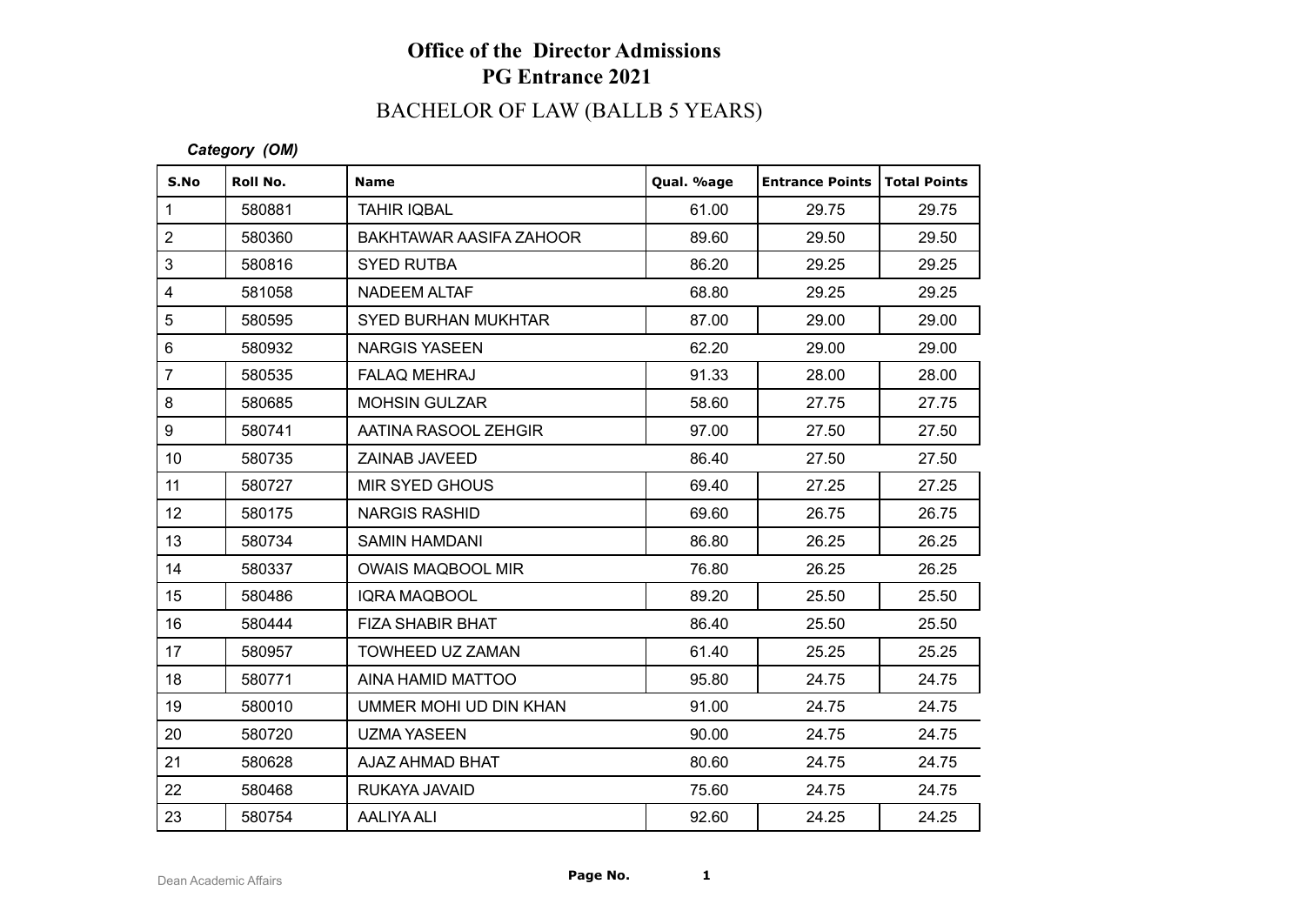# BACHELOR OF LAW (BALLB 5 YEARS)

| S.No | Roll No. | <b>Name</b>                    | Qual. %age | <b>Entrance Points</b> | Total Points |
|------|----------|--------------------------------|------------|------------------------|--------------|
| 24   | 580686   | <b>SUNEEBA BAKSHI</b>          | 86.40      | 24.25                  | 24.25        |
| 25   | 580127   | SANAN MAQBOOL                  | 63.60      | 24.25                  | 24.25        |
| 26   | 580078   | SHAFAQ MEHRAJ BHAT             | 60.20      | 24.25                  | 24.25        |
| 27   | 580777   | <b>IFRA AIJAZ ZARGAR</b>       | 94.00      | 24.00                  | 24.00        |
| 28   | 580118   | AFNAN AMIN                     | 93.20      | 24.00                  | 24.00        |
| 29   | 580751   | GULSHANA MUSHTAQ               | 83.60      | 24.00                  | 24.00        |
| 30   | 580322   | <b>MEHRUN NISA</b>             | 71.20      | 24.00                  | 24.00        |
| 31   | 580169   | AQEEL AHMAD KHAN               | 79.40      | 23.50                  | 23.50        |
| 32   | 580591   | <b>IQRA MAJEED</b>             | 66.80      | 23.50                  | 23.50        |
| 33   | 580320   | <b>TALIMA JAN</b>              | 86.00      | 22.75                  | 22.75        |
| 34   | 580375   | <b>BHAT KHUBAROO KHURSHEED</b> | 83.20      | 22.75                  | 22.75        |
| 35   | 580597   | <b>OBAID ASHRAF SHEIKH</b>     | 63.80      | 22.75                  | 22.75        |
| 36   | 580855   | <b>NARGIS ALTAF</b>            | 83.80      | 22.50                  | 22.50        |
| 37   | 580605   | <b>SALIK BIN QAYOOM</b>        | 73.00      | 22.50                  | 22.50        |
| 38   | 580866   | UROOJ IOQBAL                   | 87.80      | 22.25                  | 22.25        |
| 39   | 580755   | <b>NEESU YASEEN</b>            | 83.40      | 22.00                  | 22.00        |
| 40   | 580557   | <b>MOHID HUSSAIN WANI</b>      | 81.20      | 22.00                  | 22.00        |
| 41   | 580690   | ROHANA AKHTER                  | 93.80      | 21.75                  | 21.75        |
| 42   | 580084   | <b>NAZISH SHERWANI</b>         | 91.00      | 21.75                  | 21.75        |
| 43   | 580467   | <b>MUQADUS NAZIR</b>           | 86.20      | 21.75                  | 21.75        |
| 44   | 580356   | MULTAMISAA SHABIR              | 77.60      | 21.75                  | 21.75        |
| 45   | 580622   | <b>ISHFAQ SHAFI TANTRAY</b>    | 72.40      | 21.75                  | 21.75        |
| 46   | 580528   | <b>BEENISH BILAL</b>           | 81.60      | 21.50                  | 21.50        |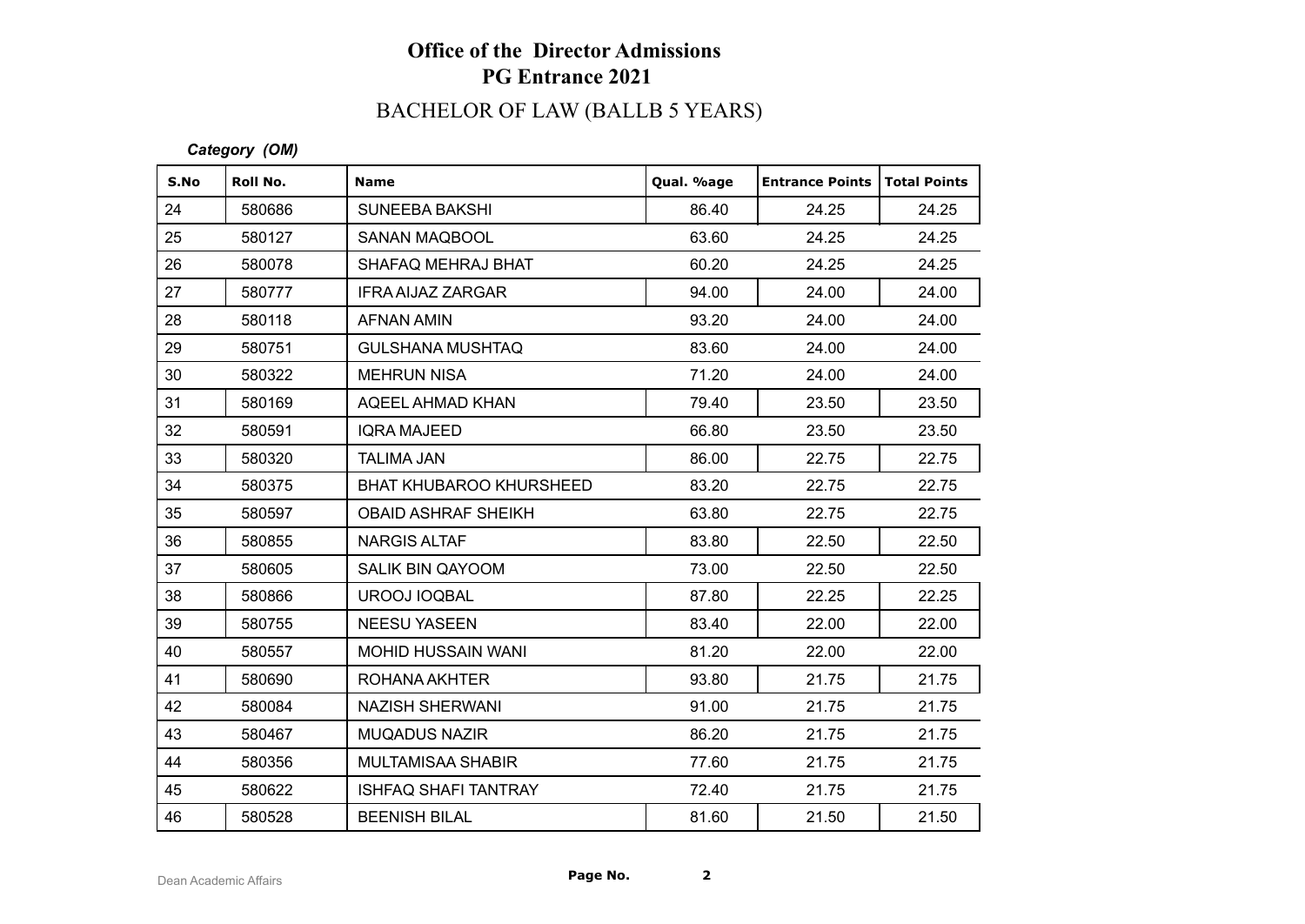# BACHELOR OF LAW (BALLB 5 YEARS)

| S.No | Roll No. | <b>Name</b>                 | Qual. %age | <b>Entrance Points</b> | Total Points |
|------|----------|-----------------------------|------------|------------------------|--------------|
| 47   | 580758   | FARHATA AIJAZ               | 78.20      | 21.50                  | 21.50        |
| 48   | 580592   | <b>BARJEESA SADIQ</b>       | 70.80      | 21.50                  | 21.50        |
| 49   | 580620   | YOUNIS AHMAD DAR            | 64.60      | 21.50                  | 21.50        |
| 50   | 581094   | <b>MASRAT AMIN</b>          | 58.20      | 21.50                  | 21.50        |
| 51   | 580948   | <b>IRFAN NAZIR</b>          | 87.20      | 21.25                  | 21.25        |
| 52   | 580482   | <b>SOUBIYA HAMEED</b>       | 86.80      | 21.25                  | 21.25        |
| 53   | 580101   | <b>FAIZAN ASHIQ</b>         | 78.60      | 21.25                  | 21.25        |
| 54   | 580465   | <b>GAZALA ASHIQ</b>         | 78.20      | 21.25                  | 21.25        |
| 55   | 580263   | SAFOORA KOUNSAR             | 83.00      | 21.00                  | 21.00        |
| 56   | 580652   | <b>IRTIKA MUSHTAQ</b>       | 78.20      | 21.00                  | 21.00        |
| 57   | 580710   | <b>ZAINAB SHOWKAT</b>       | 91.60      | 20.75                  | 20.75        |
| 58   | 580372   | <b>BISMA BILAL</b>          | 74.80      | 20.75                  | 20.75        |
| 59   | 580408   | <b>MEHAK MANZOOR</b>        | 94.40      | 20.50                  | 20.50        |
| 60   | 580716   | SAKEENA ZEHRA               | 86.60      | 20.50                  | 20.50        |
| 61   | 580569   | <b>ISHTIYAQ AHMAD DAR</b>   | 66.40      | 20.50                  | 20.50        |
| 62   | 580868   | <b>MUSHIBA MUSHTAQ</b>      | 89.00      | 20.25                  | 20.25        |
| 63   | 580435   | FAHAD FAROOQ GANIE          | 86.00      | 20.25                  | 20.25        |
| 64   | 580045   | <b>MUNAZAH BASHIR</b>       | 83.60      | 20.25                  | 20.25        |
| 65   | 580583   | <b>NUSRAT RASHEED</b>       | 83.60      | 20.25                  | 20.25        |
| 66   | 580529   | SHAZIA BANOO                | 85.80      | 20.00                  | 20.00        |
| 67   | 580347   | <b>TOSHIBA ASHIQ</b>        | 81.60      | 20.00                  | 20.00        |
| 68   | 580708   | <b>HASFA RASHID</b>         | 90.80      | 19.75                  | 19.75        |
| 69   | 580399   | <b>MOHAMMAD FARDEEN MIR</b> | 75.20      | 19.75                  | 19.75        |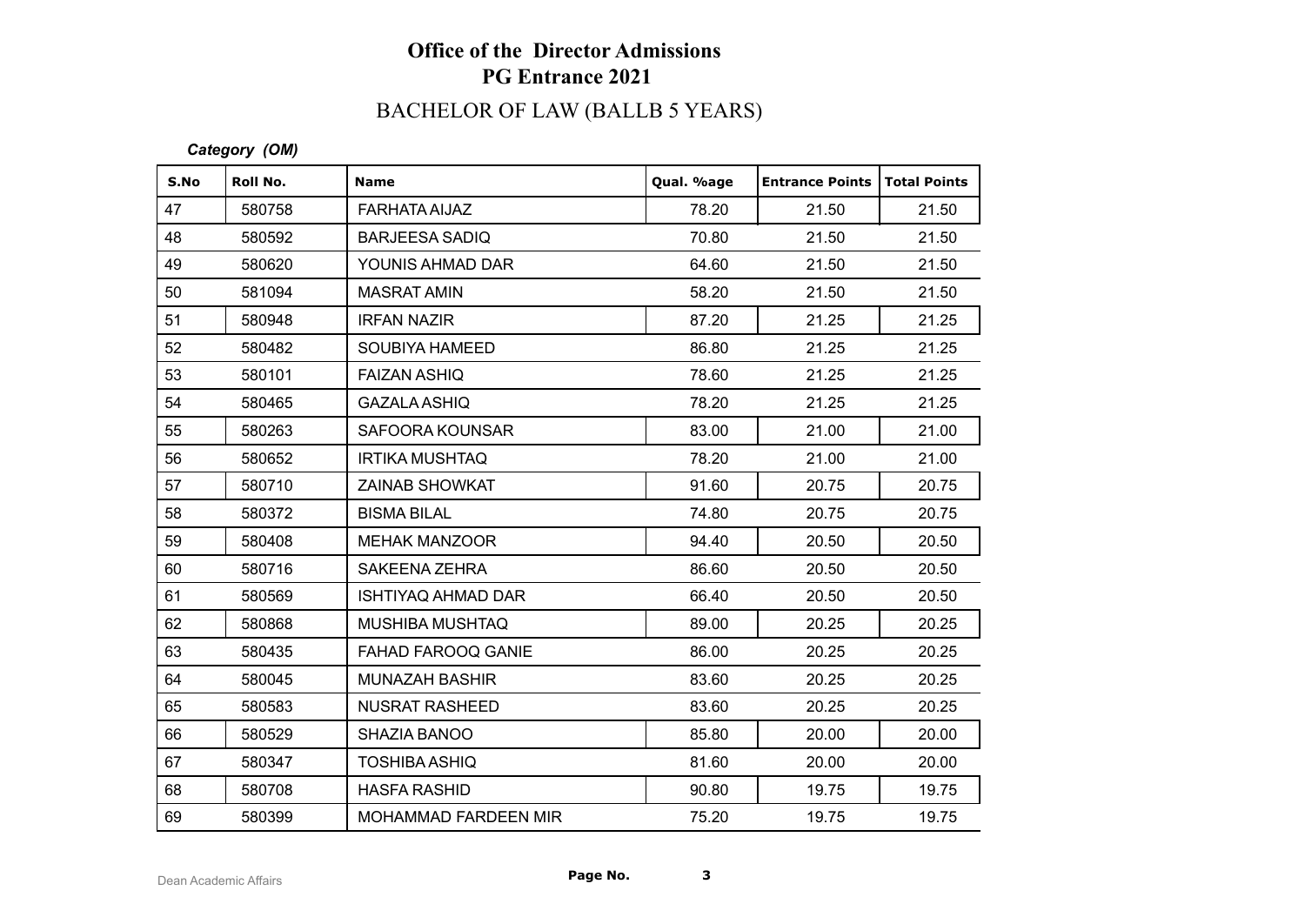# BACHELOR OF LAW (BALLB 5 YEARS)

| S.No | Roll No. | <b>Name</b>               | Qual. %age | <b>Entrance Points</b> | <b>Total Points</b> |
|------|----------|---------------------------|------------|------------------------|---------------------|
| 70   | 580930   | <b>BASHI NAZIR</b>        | 90.00      | 19.50                  | 19.50               |
| 71   | 580612   | <b>MEHRAK JAN</b>         | 86.60      | 19.50                  | 19.50               |
| 72   | 580841   | <b>SAHIL HASSAN NAJAR</b> | 83.60      | 19.50                  | 19.50               |
| 73   | 580638   | <b>HUMAIRA KOUSAR</b>     | 81.80      | 19.50                  | 19.50               |
| 74   | 580559   | <b>KAMRAN BASHIR</b>      | 76.40      | 19.50                  | 19.50               |
| 75   | 580294   | AADIL FAYAZ MIR           | 77.20      | 19.25                  | 19.25               |
| 76   | 580880   | <b>SHAHISTA SHABIR</b>    | 73.00      | 19.25                  | 19.25               |
| 77   | 580670   | AATIRAH AHOOR             | 85.80      | 19.00                  | 19.00               |
| 78   | 580731   | <b>TALIB ASHRAF</b>       | 84.60      | 19.00                  | 19.00               |
| 79   | 581016   | <b>HUMAIRA SHAFI</b>      | 84.20      | 19.00                  | 19.00               |
| 80   | 580717   | <b>IQRA ASHRAF</b>        | 97.00      | 18.75                  | 18.75               |
| 81   | 580603   | MUSLIMA GULZAR KHANDAY    | 85.40      | 18.75                  | 18.75               |
| 82   | 580799   | <b>MANSH U NISA</b>       | 82.20      | 18.75                  | 18.75               |
| 83   | 580505   | <b>QURAT UL AIN</b>       | 81.00      | 18.75                  | 18.75               |
| 84   | 580131   | <b>DANISH RASHID</b>      | 79.00      | 18.75                  | 18.75               |
| 85   | 580973   | SHEEBAN BIN AYUB          | 78.40      | 18.75                  | 18.75               |
| 86   | 580493   | <b>HUZAIFA ASHRAF</b>     | 68.20      | 18.75                  | 18.75               |
| 87   | 580481   | <b>MEHAK AMIN</b>         | 83.80      | 18.50                  | 18.50               |
| 88   | 580423   | SAHIL MOHI UD DIN GANIE   | 80.00      | 18.50                  | 18.50               |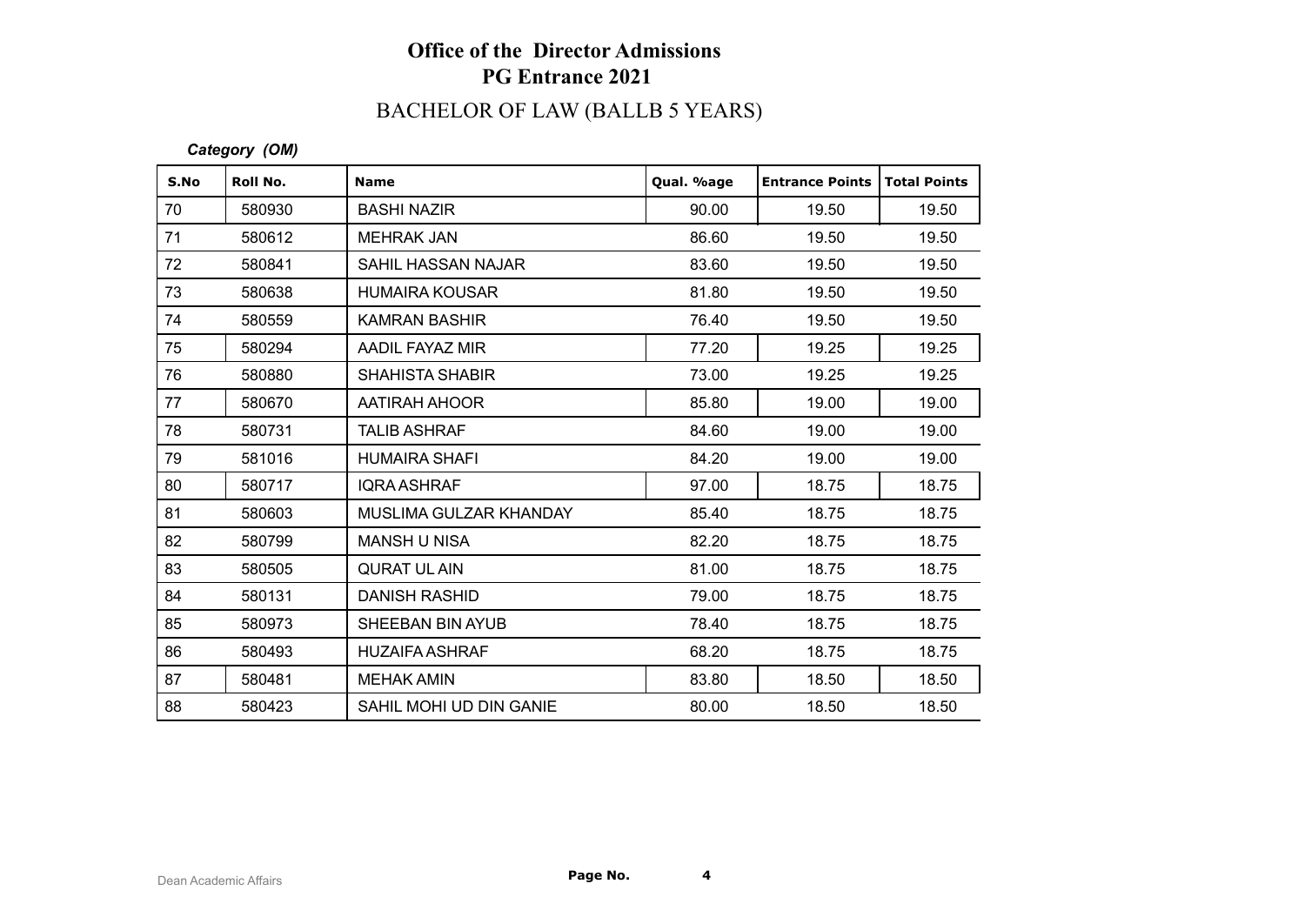# BACHELOR OF LAW (BALLB 5 YEARS)

*Category (ST)*

| S.No | Roll No. | <b>Name</b>           | Qual. %age | <b>Entrance Points</b> | <b>Total Points</b> |
|------|----------|-----------------------|------------|------------------------|---------------------|
| 89   | 580633   | ZAHID AHMD KALAS      | 70.00      | 18.50                  | 18.50               |
| 90   | 580650   | MAQSOOD AHMED DEEDED  | 67.60      | 18.00                  | 18.00               |
| 91   | 581074   | NADEEM AHMAD LONE     | 64.20      | 16.25                  | 16.25               |
| 92   | 580801   | <b>MOHD KABIR</b>     | 63.40      | 16.00                  | 16.00               |
| 93   | 580562   | SHAHIB FAYAZ DEEDED   | 72.80      | 14.75                  | 14.75               |
| 94   | 580952   | AYSHA SDIQUE          | 85.20      | 13.75                  | 13.75               |
| 95   | 580643   | NARGIS ZAHOOR         | 76.00      | 13.00                  | 13.00               |
| 96   | 580862   | NAYEEMA NOOR          | 68.80      | 12.00                  | 12.00               |
| 97   | 580794   | <b>FATIMA KALSOOM</b> | 69.00      | 9.75                   | 9.75                |
| 98   | 581063   | IFAT HAFIZ CHAKET     | 56.20      | 8.75                   | 8.75                |
| 99   | 581065   | <b>JAHAN AARA</b>     | 90.80      | 7.75                   | 7.75                |
| 100  | 581025   | MYMOONA JAN           | 55.40      | 7.75                   | 7.75                |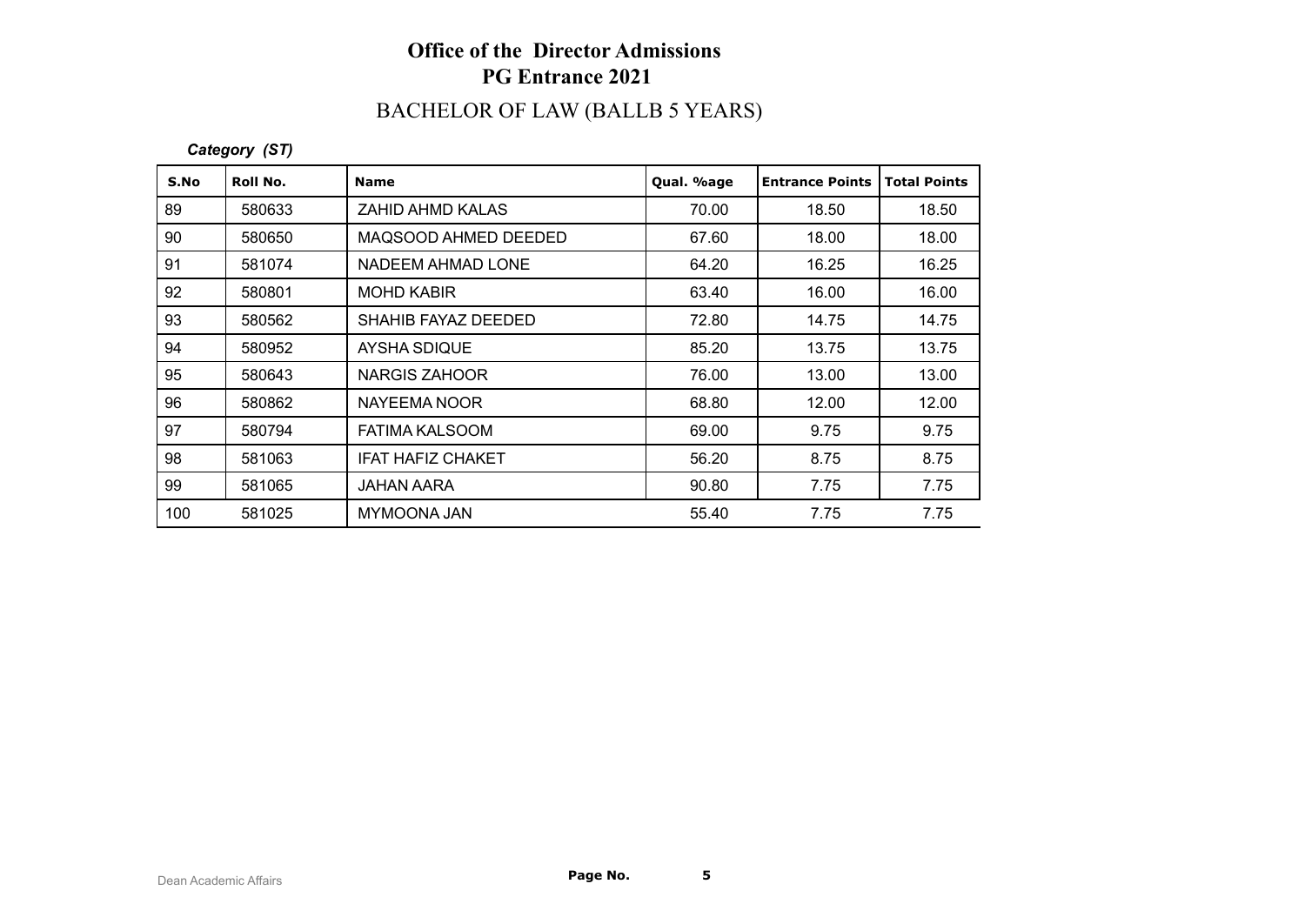# BACHELOR OF LAW (BALLB 5 YEARS)

*Category (RBA)*

| S.No | Roll No. | <b>Name</b>               | Qual. %age | <b>Entrance Points</b> | <b>Total Points</b> |
|------|----------|---------------------------|------------|------------------------|---------------------|
| 101  | 581046   | ATEEB MOHD DAR            | 61.00      | 18.25                  | 18.25               |
| 102  | 580653   | AFSHANA NABI              | 82.20      | 17.50                  | 17.50               |
| 103  | 580431   | AMBREENA ISHAQ            | 72.20      | 17.50                  | 17.50               |
| 104  | 580442   | MUZAFFER AHSAN            | 77.80      | 16.00                  | 16.00               |
| 105  | 580609   | NAJEEB GUL                | 58.00      | 14.50                  | 14.50               |
| 106  | 580763   | <b>GAZALA WANI</b>        | 76.20      | 14.25                  | 14.25               |
| 107  | 580469   | FAHAD BIN ISHAQ           | 65.80      | 14.25                  | 14.25               |
| 108  | 580194   | <b>HAROON FAROOQ MIR</b>  | 77.40      | 13.50                  | 13.50               |
| 109  | 580615   | <b>SYED HUFIFA BATOOL</b> | 67.80      | 13.50                  | 13.50               |
| 110  | 580348   | MEHRAJ AHMAD NAIK         | 56.40      | 13.25                  | 13.25               |
| 111  | 580190   | IQRA MOHI U DIN           | 83.00      | 13.00                  | 13.00               |
| 112  | 580105   | NAFEESA JAN               | 79.60      | 13.00                  | 13.00               |

#### *Category (WUP)*

| S.No | Roll No. | <b>Name</b>                 | Qual. %age | Entrance Points   Total Points |       |
|------|----------|-----------------------------|------------|--------------------------------|-------|
| 113  | 580489   | <b>MOHAMMAD ISHFAQ TELI</b> | 60.80      | 18.50                          | 18.50 |
| 114  | 580761   | KAIZA AMIN                  | 94.00      | 17.50                          | 17.50 |
| 115  | 580642   | AMINA JAN                   | 56.20      | 13.25                          | 13.25 |
| 116  | 580391   | FIZA MANZOOR NAJAR          | 94.60      | 13.00                          | 13.00 |
| 117  | 580627   | <b>SHABNAM MAJEED</b>       | 61.40      | 12.50                          | 12.50 |